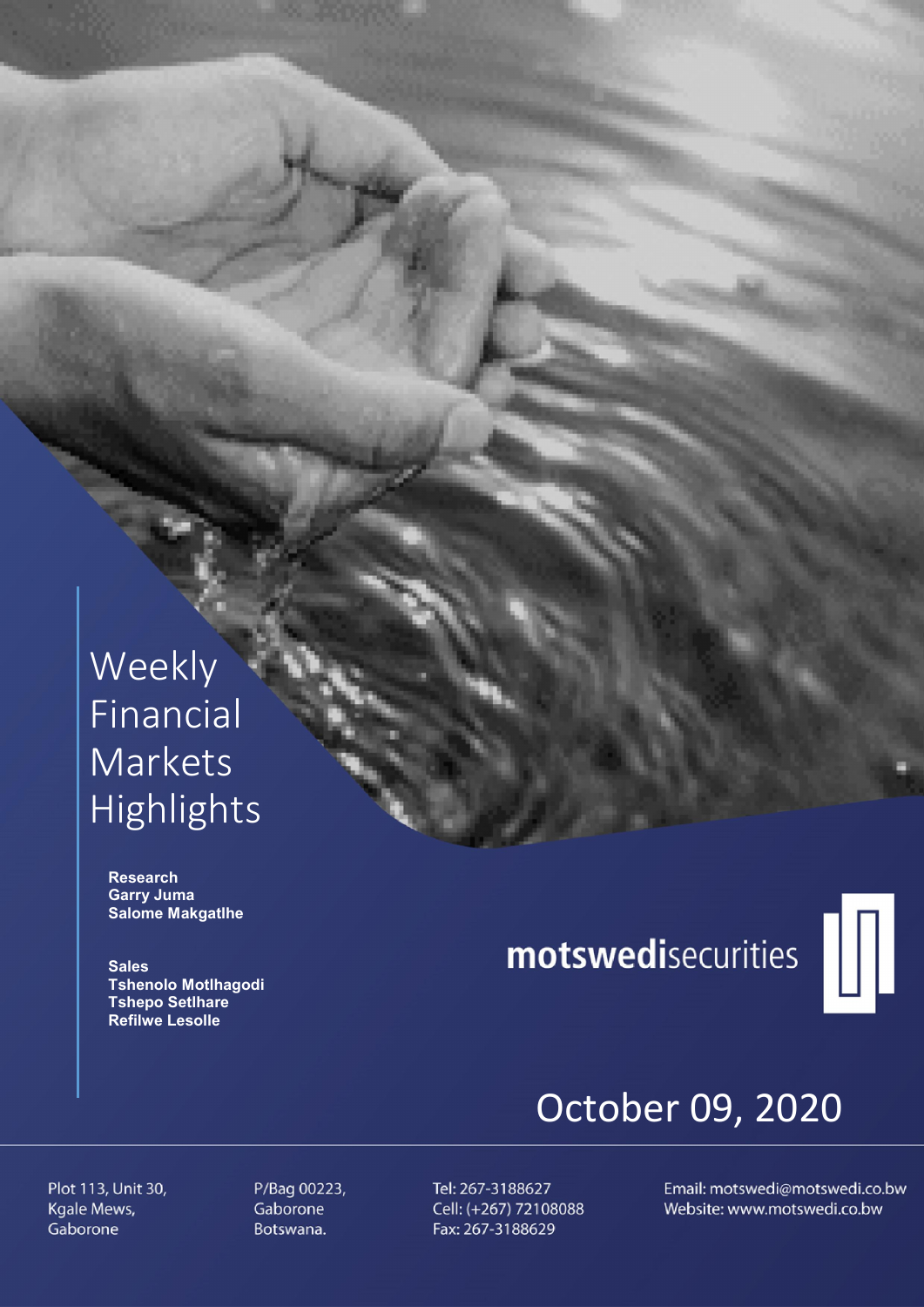motswedisecurities

#### A member of the Botswana Stock Exchange 1.0 BSE Equity in the Week…

#### 2.0

It was yet another sombre week on the local bourse, as gloomy shadow continued to stalk a number of stocks. As would be expected, the domestic indexes were down as well, with the DCI declining 0.65%, and the DCTRI down by a lesser margin at 0.45%. The impact of these losses is a very sobering reality for the Exchange, with 75% of the listed entities trading in the red. The Exchange in itself was already displaying illiquidity traits, and the domestic companies were already losing value. This is now coupled with the impact of coronavirus, wherein the domestic economy has already slowed down, hence the 2Q20 GDP contraction of 24% y/y. The pandemic's dark shadow of uncertainty also continues to plague the economic recovery timeline. As at the end of trading week, the DCI had a negative 7.22% yearly decline thus far, with the DCTRI down 3.03% for the year.

#### BSE Indices – Week ending 09 October 2020

| <b>DCI Close</b>   | 6,953.68 |
|--------------------|----------|
| Weekly Change (%)  | $-0.65$  |
| YTD Change (%)     | $-7.22$  |
| <b>FCI Close</b>   | 1,547.33 |
| Weekly Change (%)  | 0.00     |
| YTD Change (%)     | $-0.97$  |
| <b>DCTRI Close</b> | 1,675.28 |
| Weekly Change (%)  | $-0.45$  |
| YTD Change (%)     | $-3.03$  |

*Source: Motswedi Securities, BSE*

stock has seen in the market. Despite these low  $_2$ BTCL dropped to a historic low price of P0.74/share in the week, extending its year to date decline of negative 22.1%. Supply in the stock continues to overwhelm the sporadic intermittent demand the

valuations, we are failing to see demand pick up for the stock, this likely being caused in part by the absence of a FY2020 dividend declaration. Understandably, the decision to withhold declaration was a prudent move for the company given the current tough economic environment worsened by the COVID-19 pandemic.

| <b>COUNTER</b>                                       | <b>09 Oct</b><br>(t) | <b>02 Oct</b><br>(t) | <b>Change</b><br>(%) | <b>YTD</b><br>(% ) |
|------------------------------------------------------|----------------------|----------------------|----------------------|--------------------|
| FPC <sup>†</sup>                                     | 248                  | 240                  | $+3.3$               | $+0.8$             |
| LETSHEGO <sup>1</sup>                                | 66                   | 65                   | $+1.5$               | $-7.0$             |
| ABSA $\downarrow$                                    | 543                  | 545                  | $-0.4$               | $-1.3$             |
| <b>BTCL↓</b>                                         | 74                   | 78                   | $-5.1$               | $-22.1$            |
| CHOBE↓                                               | 949                  | 950                  | $-0.1$               | $-14.5$            |
| $FNBB \downarrow$                                    | 232                  | 234                  | $-0.9$               | $-18.6$            |
| <b>MINERGY ↓</b>                                     | 80                   | 83                   | $-3.6$               | $-27.3$            |
| RDCP $\downarrow$<br>Course: Motowodi Coourition DCE | 215                  | 223                  | $-3.6$               | $-4.4$             |

*Source: Motswedi Securities, BSE* 

FNBB lost 2 thebe to close the week valued at P2.32/share, growing its year to date loss to a negative 18.2%. At this year to date level, FNBB is currently the largest loser in the financial services sector - both banking and nonbanking. Absa Botswana appeared on the losers list as well. The stock's value declined 2 thebe to end at P5.43/share; with a year to date of negative 1.3%. Banks were lain a blow to their top line in the week just ended, following the decision by the Bank of Botswana to cut the bank rate by 50bps. The bank rate currently stands at 3.75%.

Chobe lost a thebe, to close at P9.49/share. In the recently published 2Q20 GDP numbers, we saw some clear evidence of the effect of the COVID19 pandemic on the tourism and hospitality industry. Activity in the industry declined by 40% in 2Q20,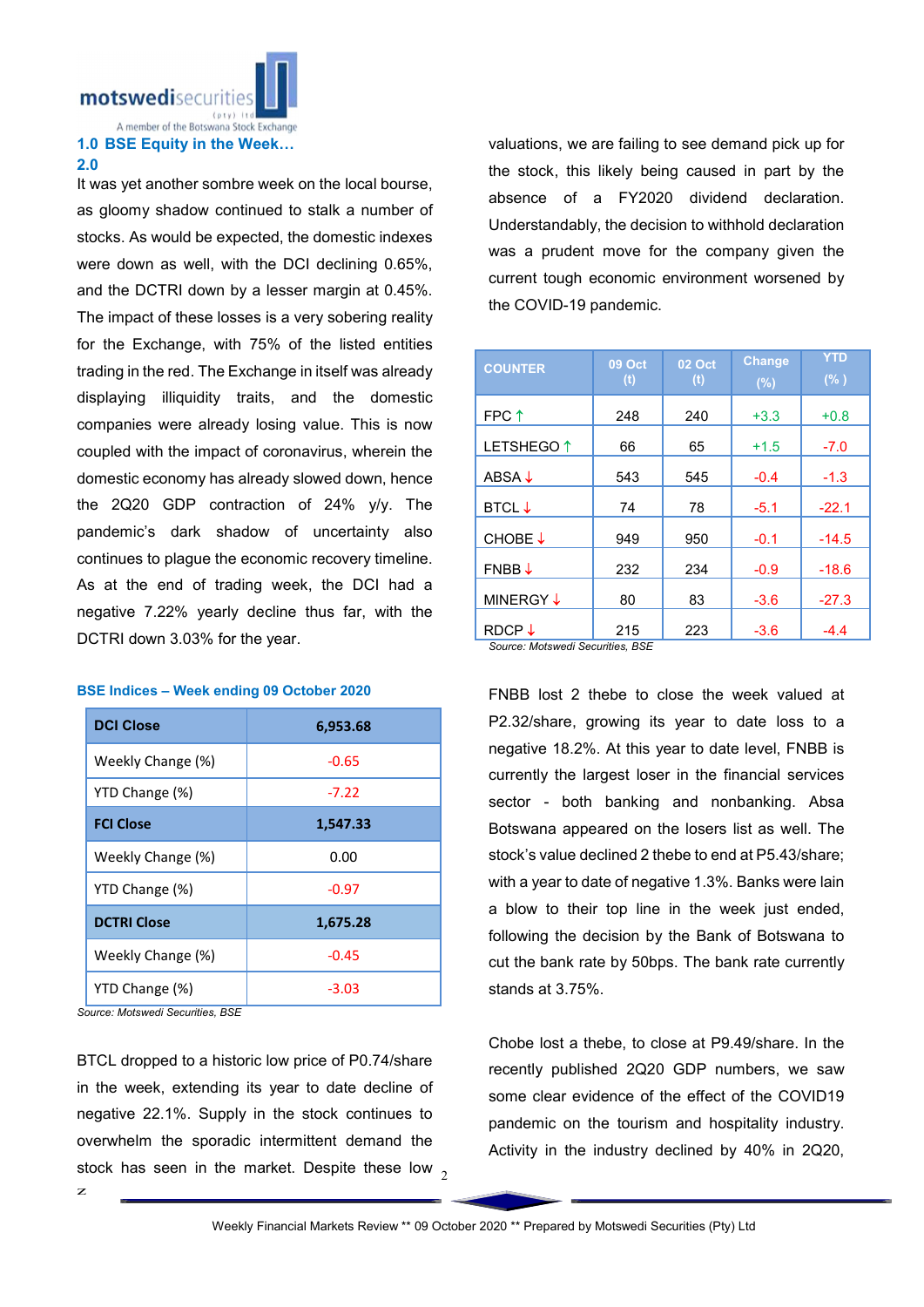

versus the same period in the prior year. This was primarily due to the containment measures implemented by the Botswana Government at the beginning of the second quarter, and currently ongoing. The industry will likely take the longest to recover of all the economic industries, more so as a vaccine for COVID19 is yet to be found.

The property sector of the BSE saw 2 stocks decline in the name of RDCP and Turnstar. RDCP declined 8 thebe to close at P2.15/share with a year to date of negative 4.4%. Turnstar was down 24 thebe, losing almost 10% of its value, growing its year to date to negative 19.9%.

Minergy lost 3.6% of its value in the week, and closed valued at P0.80/share -- a historic low for the stock. This loss extended the stock's lead of the losers, with a year to date reduction of 27.3%.

FPC was the most liquid stock in the week crossing 5.9mn shares valued at P14.58mn. The stock's price climbed 8 thebe, to close valued at P2.48/share. This movement, swung the stock's year to date performance from the negative into the positive. As at the close of the week, the stock stood with a year to date performance of +0.8%. The selling investors divested from the stock one day before the stock's ex-dividend date, which was been penned down as 7 October 2020. This means that the buyers in the name have successfully qualified for the company's gross declaration of 16.8 thebe.

Letshego was amongst the gainers in the week, ending the week 1 thebe up at P0.66/share. The tables have turned quite some for Letshego, we've seen investors holding on to their investments in a bid to find a better price for the stock. This, of course means, the sellers are in a place where they can

negotiate a higher price to offer for their shares. We expect to see this persist for some time, likely to the ex-dividend date, penned for the 19th October 2020.

#### Market Summary – Week ending 09 October, 2020

| No. of Shares Trading    | 15,010,314 |
|--------------------------|------------|
| Turnover (BWP)           | 27,822,316 |
| Turnover (USD)*          | 2,426,106  |
| No. of stocks trading#   | 18         |
| No. of stocks advancing# | 2          |
| No. of stocks declining# | 7          |
| No. of stocks unchanged# | 14         |

*Source: Motswedi Securities, BSE \*US\$/BWP = 0.0872 # = Domestic Main Board*

## 3.0 Company Announcements and Financial **Results**

Absa Bank Botswana Limited Board announces resignation of Non-executive Board Member – Mr Mohamed Osman - with effect from 2 October 2020. Mr. Osman was appointed to the Board of the Bank in August 2018, and has served on the Board Audit and Board Risk Committees.

CA Sales announced the resignation of a Director. The board of directors of the Company ("the Board") wishes to advise that Trevor Rogers, has resigned as a non-executive director of the Company with immediate effect.

Choppies sent out an Extraordinary General Meetings (EGMs). Shareholders are hereby reminded that the EGM 2018 will be held by way of electronic communication at Choppies Innovation Centre, Plot 196, Gaborone International Conference Park, Gaborone, Botswana at 2:30pm on Monday, 19 October 2020. Shareholders are further reminded that the EGM 2019 will be held by

3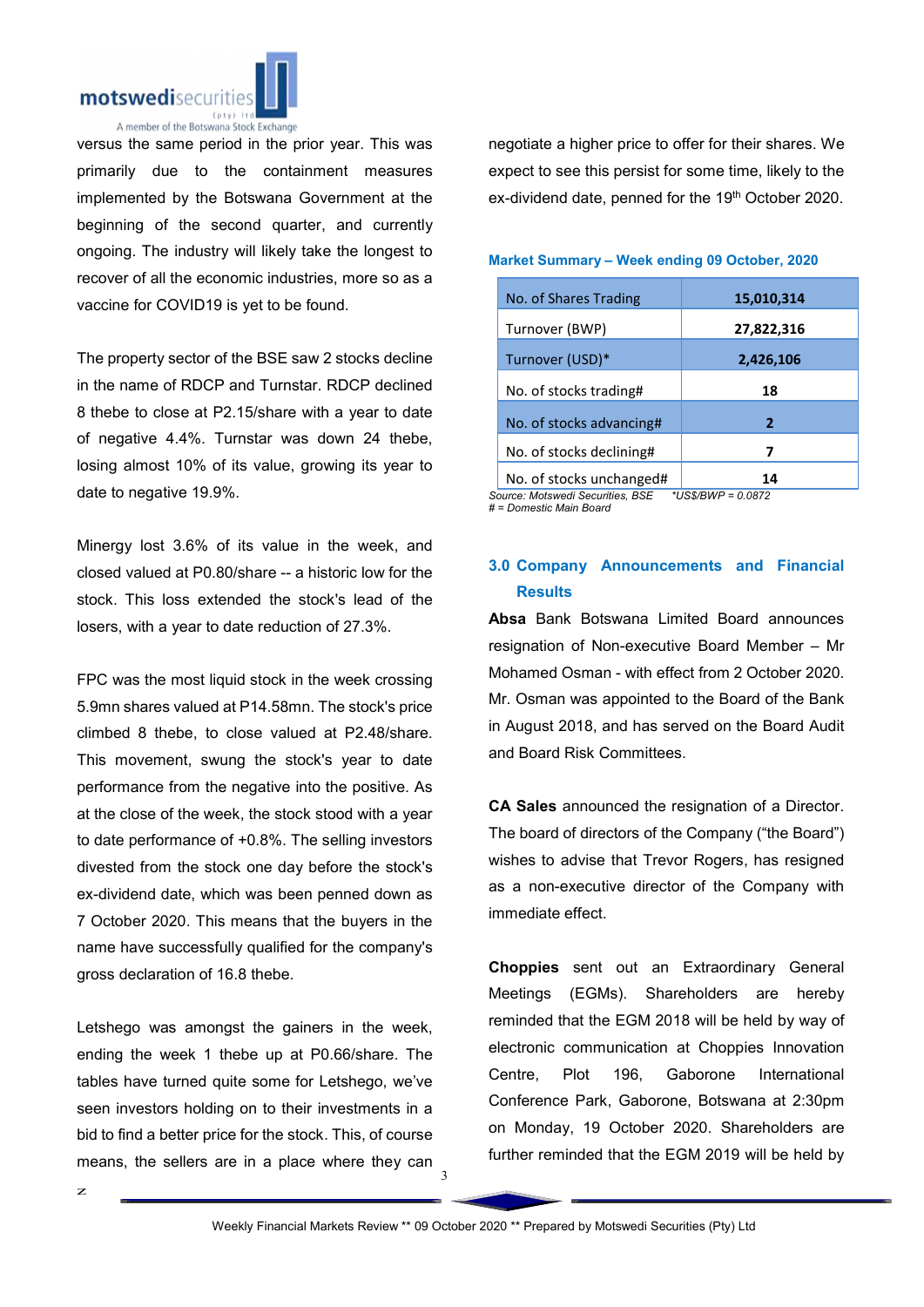

way of electronic communication at Choppies Innovation Centre, Plot 196, Gaborone International Conference Park, Gaborone, Botswana at 3:30pm on Monday, 19 October 2020. The EGM 2018 and EGM 2019 will be held entirely through electronic communication, being audio communication by which all Shareholders participating in the meeting will be able to simultaneously hear each other throughout the meeting.

Choppies appointed a JSE Sponsor. In accordance with the JSE Limited Listings Requirements ("JSE Listings Requirements"), shareholders are hereby advised that Choppies has appointed PSG Capital as its JSE sponsor with effect from 1 October 2020, for purposes of compliance with the JSE Listings Requirements. Choppies have a primary listing on the Botswana Stock Exchange and a secondary listing on the JSE.

The Far Property Company published a director's dealings in shares an announcement. Two Directors, namely Mr. Ramachandran Ottapathu and Mr. Farouk Ismail, participated in on market sales of 2,938,806 shares individually. The transaction price was at P2.48/linked unit.

The Far Property Company published a circular to its unitholders. The offer of units to unitholders holding linked units registered in the records of the Company on the electronic platform of Central Securities Depository of Botswana ("CSDB") at the close of business on 9 October 2020 ("the Record Date") at a price of P2.40 per linked unit ("Scrip Distribution Option") in lieu of the cash distribution of 16.80 thebe per linked unit in respect of the Company's trading to 30 June 2020.

Olympia announced a rights offer/issue to shareholders. The Company seeks to raise approximately BWP 16, 475,308, by way of a rights issue of 35 820 000 Offer Shares. The Offer Shares are being offered by way of a Rights Issue to shareholders on the register at the close of business on 13 October 2020 ("Shareholders). The number of Offer Shares results in a ratio of 1.2524 Offer Shares for every Share held; for the purposes of the Offer that ratio has been rounded down to 1.25, with the Company offering 1.25 Offer Shares for every Share held. The Offer Shares will, when issued and fully paid, rank pari-passu in all respects with the shares now in issue. Any allocation of Offer Shares that would result in fractional entitlements will not be issued but will be paid out in cash for the benefit of the Shareholder to whom the fraction is to be issued. Any Offer Shares that have not been subscribed for by way of the Rights Issue ('the Excess Shares') will be taken up by Olympia Capital Holdings Limited which company has signed an underwriting agreement, undertaking to subscribe for any Excess Shares. The Company seeks a Rights Issue in order to convert and retire a debt in the sum of BWP 16 475 308 that is owing by the Company to OCHL. In this way the Company will effect a restructure of its balance sheet reducing interest bearing debt, in the interests of profits, and removing the effect of debt on solvency ratio and going concern issues.

The Botswana Stock Exchange has given its principal approval to the rights issue, and the listing of the renounceable letters of allocation and the subsequent Offer Shares. The Offer opens on the 16 October 2020 and closes on the 20 November 2020. The Offer Share are expected to list on the 30 November 2020.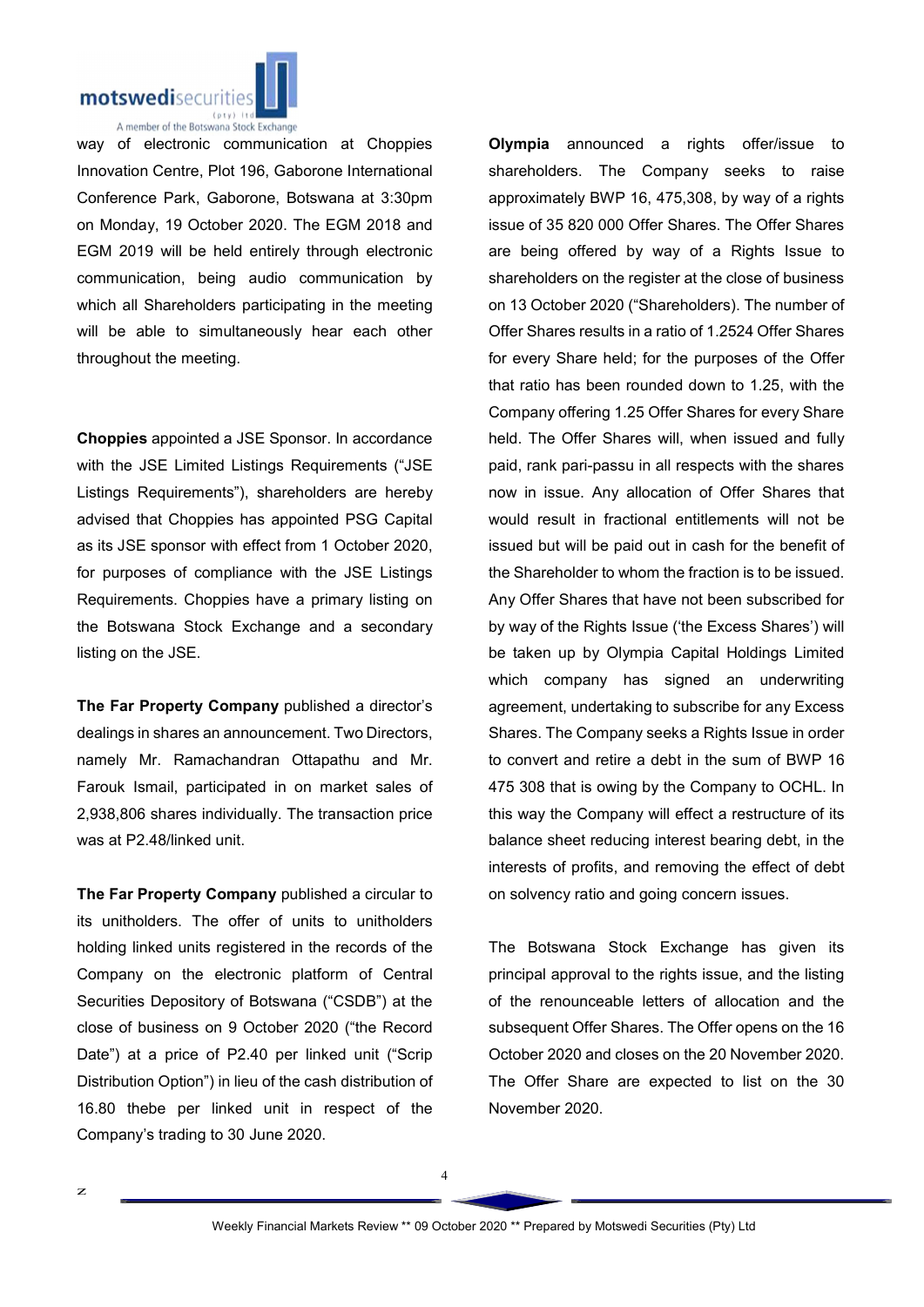

Sefalana published a director's dealings in shares an announcement. The Group Managing Director, Mr. Chandrakant Chauhan participated in an on market purchase of 223,756 shares at P9.30/share.

Sefalana announced the appointment of two new Non-Executive Directors effective 1 October 2020. Mrs Susanne Swaniker-Tettey who is the CFO of De Beers Global Sightholder Sales (Pty) Limited and is a Chartered Accountant with 21 years post qualification experience with extensive experience in governance and compliance. Mr Moatlhodi Sebabole who is the Chief Economist at FNB Botswana and the Chairperson of the National Transformation Strategy Team who is consulted by various institutions on matters around economics and strategy.

Also announced was the retirement of two Non-Executive Directors. Mr Elias Moyo Dewah and Mr Reginald Mootiemang Motswaiso effective 30 October 2020, both of whom will complete their maximum permissible tenure on the Board in line with Group policy. Both Mr Dewah and Mr Motswaiso have provided strategic direction and oversight as Non- Executive Directors to the Group during their directorships and we wish to thank them immensely and wish them all the best in their future endeavours.

The Board Chairman Dr PHK Kedikilwe, who was appointed to the Board on 1 December 2014, retires from his position effective 30 October 2020. Dr Kedikilwe has provided invaluable support and guidance during his tenure and we thank him for his great contribution to the Group.

Turnstar published a trading statement pertaining to the half year ended 31 July 2020. The Group's profit

before tax, for the half year ended 31 July 2020, is expected to be lower by approximately 38% (P26.5m) from P 69,660m for the half year ended 31 July 2019 to approx. P43,167 for the half year ended 31 July 2020. Of this, P 12.27 m pertains to the rental rebates granted during the COVID19 lockdowns, whilst P 13m relates to the unrealised forex exchange loss. However, it is to be noted that, the exchange difference on translating foreign operations has substantially increased from P 20.1 m for the half year ended 31 July 2019 to approx. P 44.2 m for the half year ended 31 July 2020. As such, the Profit after Tax - Total comprehensive income for the half year ended 31 July 2020 is largely on par with that of the previous half year ended 31 July 2019. Turnstar did not pay a final dividend for the year ended 31 January 2020. The Company had traditionally paid an interim and final dividend since the inception of the Company. The rationale was to be prudent and retain cash within the Company, during difficult times, when trading conditions were almost impossible to forecast. The Company is financially strong. The current as well as forecasted cash flows indicate that the Company can comfortably, resume the payment of dividends, as had previously been the case traditionally. As such the Company intends to pay an interim dividend of 10t per linked unit, which is substantially more than the interim dividend paid in the past. The dividend 10t per linked unit will comprise of Debenture interest of 7.3976t and dividend of 2.6024t per linked unit, to all registered unit holders as at the close of business on 27th November 2020.

Capricorn Group's Namibian credit ratings affirmed and Bank Windhoek Limited's Namibian and South African credit ratings affirmed and revised upward with stable outlook.

5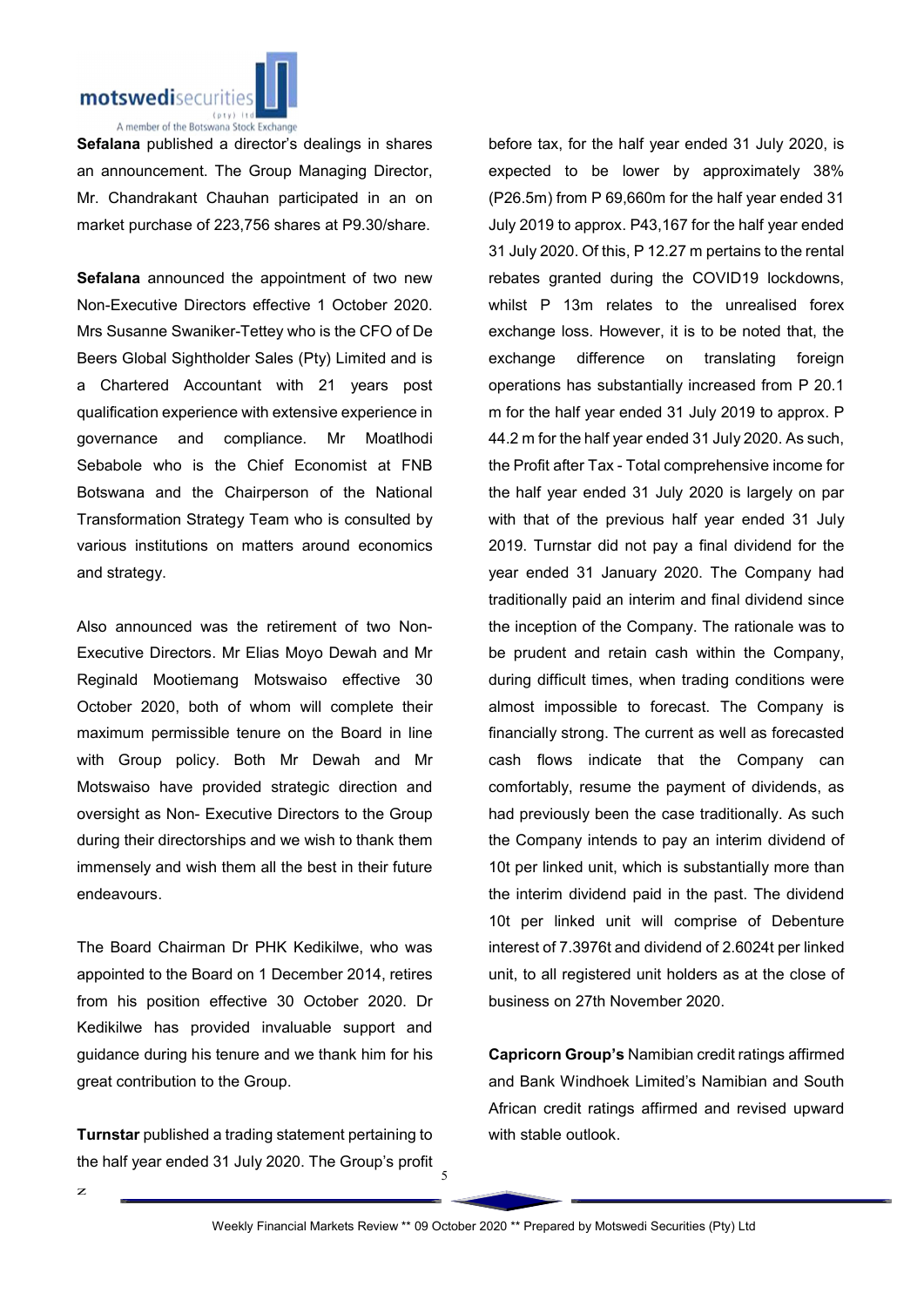motswedisecurit

A member of the Botswana Stock Exchange

## 4.0 Bank of Botswana Slashes Bank Rate by 50bps…

The Monetary Policy Committee (MPC) of the Bank of Botswana in its meeting held on 08 October 2020 decided to reduce the Bank Rate by 50 basis points from 4.25% to 3.75%. The MPC opted to further ease monetary policy in order to support the domestic economic activity, which is expected to operate below full capacity in both the short and medium term. This was clear, as Statistics Botswana published Botswana second quarter GDP numbers for 2020, which printed a 24% contraction y/y, from the expansion of 2.6% recorded in the first quarter y/y. The steep decline in the quarter was resultant of a huge reduction in real value added of Mining & Quarrying and Trade, Hotels & Restaurants industries by 60.2% and 40.3% respectively. The General Government industry expanded by 2.1% in real value added compared to 4.2% during the corresponding quarter of 2019. The industry was a major contributor to GDP for the first time in years.

| <b>Currency</b>          | <b>09 Oct</b> | 02 Oct | <b>Change</b><br>$(\%)$ | YTD<br>$(\%)$ |
|--------------------------|---------------|--------|-------------------------|---------------|
| 四目<br>US\$/BWP<br>Υ.     | 0.0872        | 0.0868 | 0.46                    | $-7.33$       |
| ↓ ≶⊟<br>ZAR/BWP          | 1.4414        | 1.4477 | $-0.44$                 | 8.42          |
| ю<br>EUR/BWP             | 0.074         | 0.074  | 0.00                    | $-11.90$      |
| 꾉똟<br>GBP/BWP            | 0.0673        | 0.0674 | $-0.15$                 | $-6.27$       |
| $\bullet$<br>↑<br>JPY/BW | 9.23          | 9.13   | 1.10                    | $-9.78$       |
| CNH/BWP                  | 0.5845        | 0.5871 | $-0.44$                 | $-10.99$      |

#### Domestic Exchange rates

*Source: Bank of Botswana*

### 5.0 Oil prices heads for weekly gain…

escalation of the workers strike in the region which  $_{\rm 6}$ Oil prices was in line to gain a little under 10% week on week, supported by some possible supply disruptions in Norway. Oil supply disruptions in Norway are expected to reduce output in the region by over 330,000 barrels per day. This followed the

resulted in four offshore oil and gas fields shutting down. Also playing to prop up oil prices is further output reduction, caused by an incoming hurricane in the Gulf of Mexico. Some 1.5mn barrels per day have already been removed from the market in preparation of the hurricane's impact. The US President's health is also improved, after being diagnosed with Covid19, supported oil prices as well, together with the expectations that a new US stimulus package is soon to be agreed upon.

This is oil's first week on week gain in three – this run is however, not expected to hold, more so given the ever growing list of uncertainties surrounding the recovery of demand for the commodity. Oil prices were trading at around US\$43.15/oz at the time of writing.

The precious metals also showed some gains for the week. Gold was up 1.39%, silver was up 4.15%, while platinum was up a much smaller 1.03%.